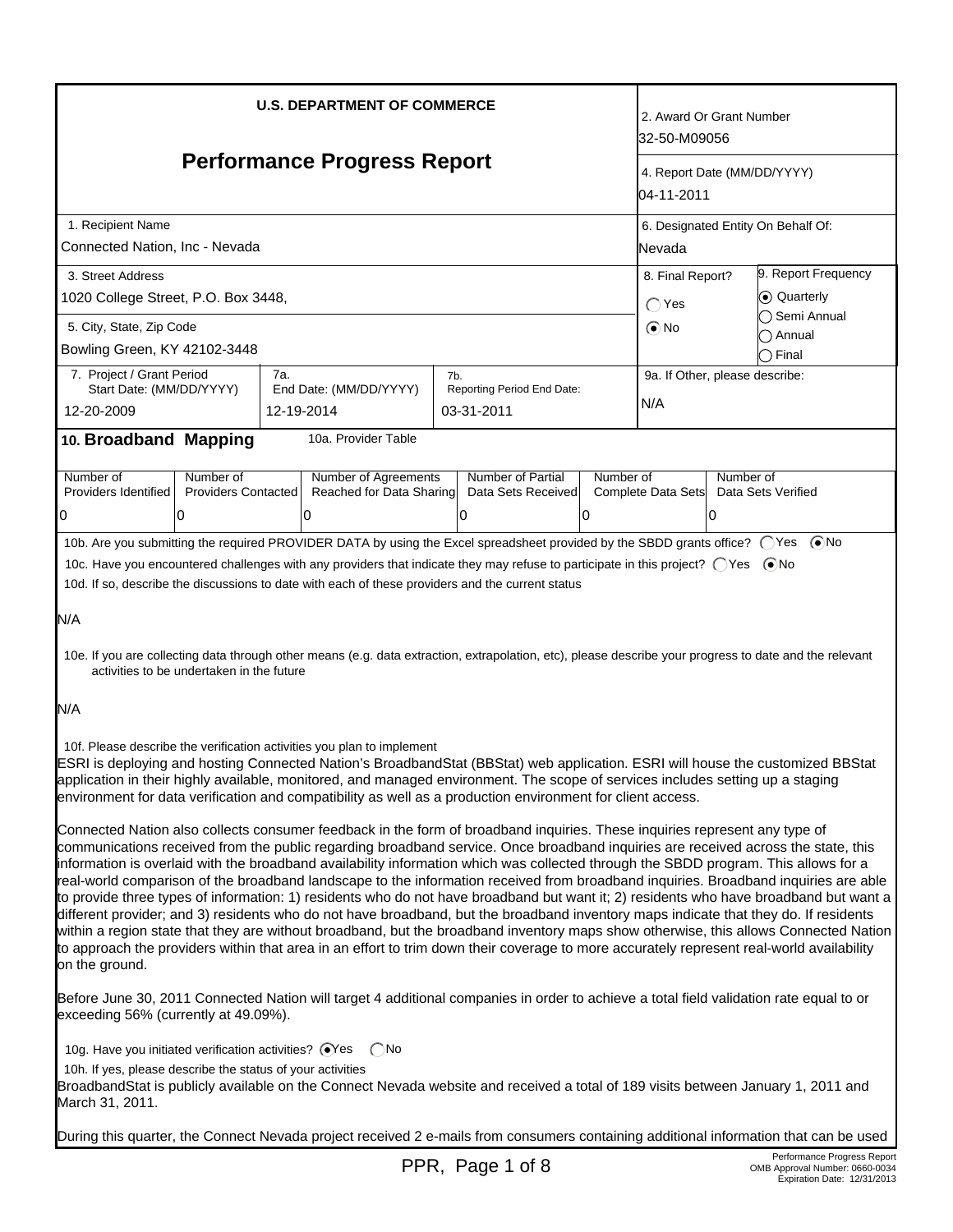#### for verification purposes.

Connected Nation's staff conducted extensive field validation tests in Nevada on the following providers: A&J Hardy Enterprises d.b.a. Comnet Computer Services and Peak Internet Services, Arizona Nevada Tower Corporation, AT&T, Baja Broadband LLC, CalNeva Broadband LLC, CC Communications, Charter Communications, Clearwire Corporation, Cox Communications, Great Basin Internet Services, High Speed Networks – Mound House LLC, Highlands Wireless Inc., Hot Spot Broadband Inc., KeyOn Wireless, Leap Wireless d.b.a. Cricket License Company LLC, Moapa Valley Telephone Company, Nextweb (Covad), Oasis Online Inc., Performance Computing Internet, Reliance Connects d.b.a. Rio Virgin Telephone & Cablevision, Satview Broadband Ltd., Schatnet Internet LLC, Sprint, United Cable Management, Vegas Wi-Fi Communications LLC, Verizon Wireless, and Yonder Media. To date, Connected Nation has completed field validation testing against 27 companies (out of a universe of 54 viable providers) totaling 49.09% within the state.

10i. If verification activities have not been initiated please provide a projected time line for beginning and completing such activities

N/A

# **Staffing**

10j. How many jobs have been created or retained as a result of this project? 3.86

Connected Nation has numerous staff working on the Connect Nevada project, some at only a small percentage of their time. This approach is beneficial to the project in various ways: some staff provide necessary project support, many staff work together utilizing a team approach, and others are subject matter experts in their respective areas and by leveraging their expertise the project benefits by their knowledge and skills without the necessity of supporting a more expensive full-time resource.

10k. Is the project currently fully staffed?  $\bigcirc$  Yes  $\bigcirc$  No

10l. If no, please explain how any lack of staffing may impact the project's time line and when the project will be fully staffed

The Connect Nevada positions not currently staffed are related to the new broadband capacity activities and local and regional planning teams that are only just beginning and as such have no impact on the project's time line. The positions are expected to be filled during the second and third quarters of 2011.

10m. When fully staffed, how many full-time equivalent (FTE) jobs do you expect to create or retain as a result of this project?

7.86

 $O(t_0H)$  is  $T_0H$ 

| Tun. Staming Table                 |                |              |
|------------------------------------|----------------|--------------|
| Job Title                          | FTE %          | Date of Hire |
| Associate Counsel                  | 2              | 09/14/2009   |
| <b>Business Programmer Analyst</b> | 1              | 04/02/2007   |
| CAI Coordinator                    | 4              | 09/16/2009   |
| CAI Coordinator                    | 2              | 12/13/2004   |
| CAI Data Analyst                   | 8              | 03/24/2009   |
| CAI Data Manager                   | 1              | 08/09/2010   |
| <b>ETS Analyst</b>                 | 48             | 02/08/2010   |
| <b>ETS Analyst</b>                 | $\overline{2}$ | 11/01/2007   |
| <b>ETS Analyst</b>                 | 1              | 08/03/2009   |
| <b>ETS Analyst</b>                 | 1              | 08/24/2009   |
|                                    |                |              |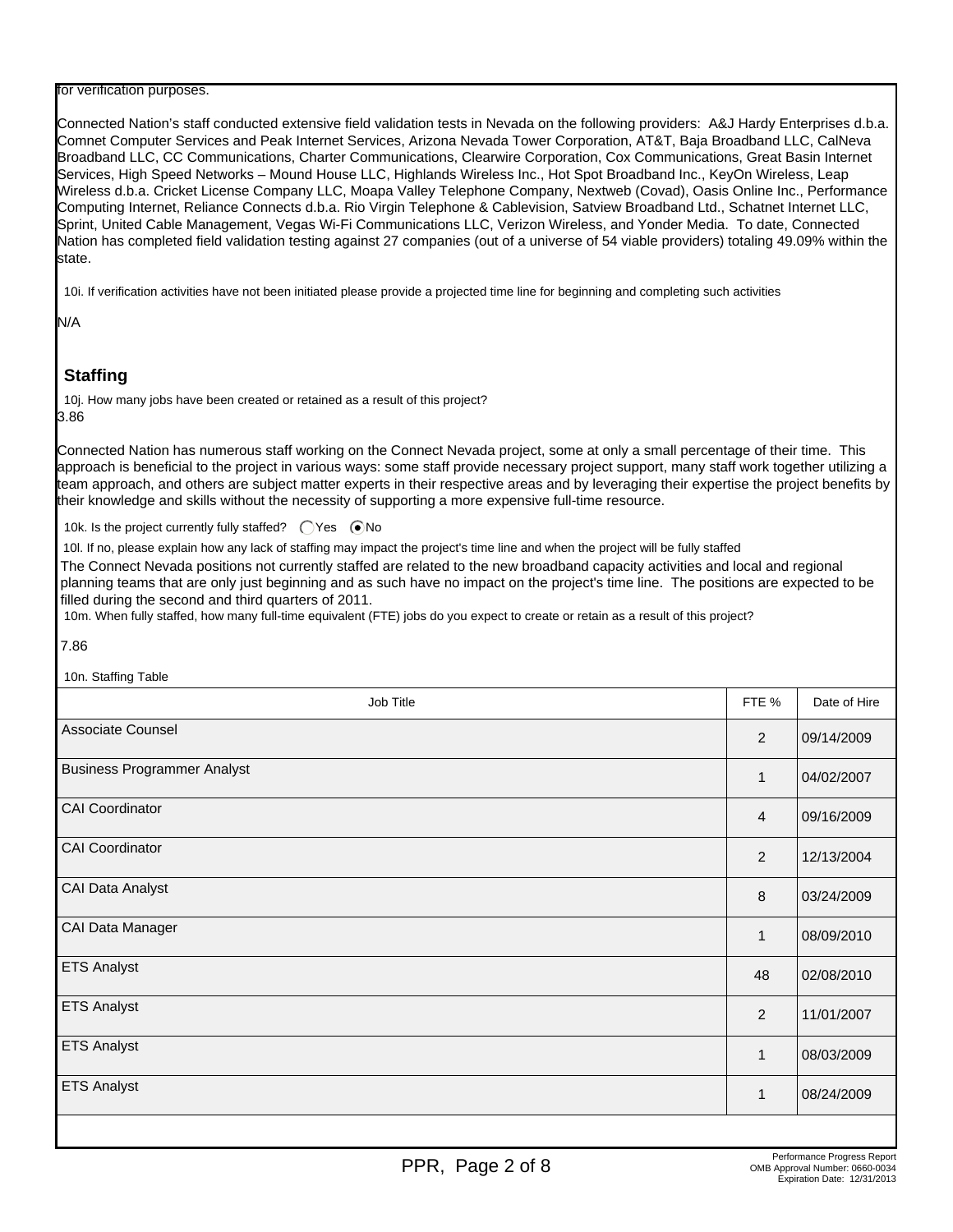| <b>ETS Manager</b>              | 14             | 07/01/2007 |
|---------------------------------|----------------|------------|
| <b>General Counsel</b>          | 5              | 01/01/2007 |
| <b>GIS Analyst</b>              | 53             | 04/01/2010 |
| <b>GIS Services Manager</b>     | 5              | 05/15/2007 |
| Outreach & Awareness Manager    | 6              | 03/24/2009 |
| Outreach & Awareness Specialist | 13             | 01/04/2010 |
| Outreach & Awareness Specialist | 8              | 01/04/2010 |
| Outreach & Awareness Specialist | 4              | 10/01/2007 |
| Outreach & Awareness Specialist | 4              | 02/02/2009 |
| Outreach & Awareness Specialist | 1              | 01/03/2010 |
| Project Coordinator             | 5              | 04/01/2005 |
| Project Management Director     | 4              | 12/20/2004 |
| Project Manager                 | 40             | 08/20/2007 |
| Project Manager                 | 3              | 01/14/2008 |
| Project Manager                 | 3              | 12/16/2009 |
| Project Manager                 | $\overline{2}$ | 09/01/2006 |
| Project Manager                 | $\overline{2}$ | 03/16/2010 |
| Project Manager                 | 1              | 01/01/2007 |
| Project Manager                 | 1              | 09/04/2007 |
| Project Manager                 | 1              | 01/14/2008 |
| Provider Relations Manager      | 8              | 02/17/2005 |
| Research & GIS Analyst          | 3              | 05/14/2007 |
| Research Analyst                | 9              | 02/01/2010 |
| Research Analyst                | $\sqrt{3}$     | 06/01/2009 |
| Research Manager                | $\overline{7}$ | 05/14/2007 |
| <b>State Services Associate</b> | 98             | 12/20/2009 |
|                                 |                |            |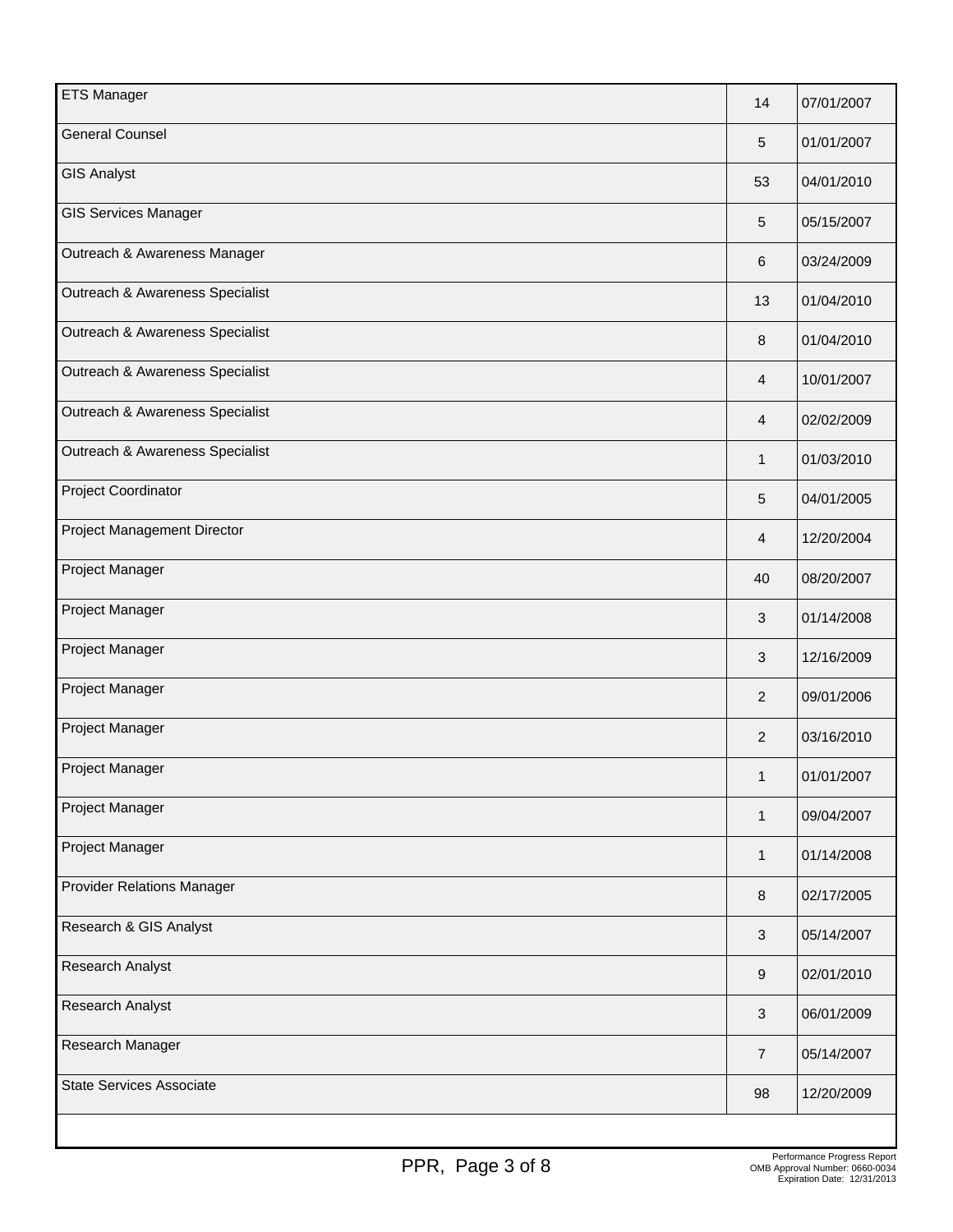| State Services Manager        |                                                                                    |                     |                               |                   |                     |                                     | 13                                |             | 07/01/2007        |                                |
|-------------------------------|------------------------------------------------------------------------------------|---------------------|-------------------------------|-------------------|---------------------|-------------------------------------|-----------------------------------|-------------|-------------------|--------------------------------|
|                               |                                                                                    | <b>Add Row</b>      |                               | <b>Remove Row</b> |                     |                                     |                                   |             |                   |                                |
| <b>Sub Contracts</b>          |                                                                                    |                     |                               |                   |                     |                                     |                                   |             |                   |                                |
| 10o. Subcontracts Table       |                                                                                    |                     |                               |                   |                     |                                     |                                   |             |                   |                                |
| Name of Subcontractor         | Purpose of Subcontract                                                             | RFP Issued<br>(Y/N) | Contract<br>Executed<br>(Y/N) | <b>Start Date</b> |                     | <b>End Date</b>                     | <b>Federal Funds</b>              |             | In-Kind Funds     |                                |
| Throughbred Research<br>Group | Research Surveys                                                                   | Y                   | Υ                             | 02/09/2010        |                     | 02/08/2012<br>87,350                |                                   | $\mathbf 0$ |                   |                                |
| <b>Contract Labor</b>         | <b>Contract Labor</b>                                                              | N                   | Υ                             | 12/20/2009        |                     | 12/19/2014                          | 477,079                           |             | 75,649            |                                |
|                               |                                                                                    |                     |                               |                   |                     |                                     | <b>Add Row</b>                    |             | <b>Remove Row</b> |                                |
| <b>Funding</b>                |                                                                                    |                     |                               |                   |                     |                                     |                                   |             |                   |                                |
|                               | 10p. How much Federal funding has been expended as of the end of the last quarter? |                     |                               |                   | \$859,368           |                                     | 10q. How much Remains?            |             |                   | \$3,134,073                    |
|                               | 10r. How much matching funds have been expended as of the end of last quarter?     |                     |                               |                   | \$234,856           |                                     | 10s. How much Remains?            |             |                   | \$833,117                      |
| 10t. Budget Worksheet         |                                                                                    |                     |                               |                   |                     |                                     |                                   |             |                   |                                |
| <b>Mapping Budget Element</b> | Federal<br>Funds<br>Granted                                                        | Proposed<br>In-Kind | Total<br><b>Budget</b>        |                   |                     | Federal<br><b>Funds</b><br>Expended | <b>Matching Funds</b><br>Expended |             |                   | <b>Total Funds</b><br>Expended |
| <b>Personal Salaries</b>      | \$1,225,643                                                                        | \$272,721           |                               | \$1,498,364       |                     | \$234,424<br>\$78,935               |                                   |             |                   | \$313,359                      |
| Personnel Fringe Benefits     | \$262,898                                                                          |                     |                               | \$262,898         |                     | \$49,830                            |                                   | \$20,288    |                   | \$70,118                       |
| Travel                        | \$260,881                                                                          |                     |                               | \$260,881         |                     | \$39,175                            |                                   | \$95        |                   | \$39,270                       |
| Equipment                     | \$134,194                                                                          | \$0                 |                               | \$134,194         |                     | \$65,652                            | \$0                               |             |                   | \$65,652                       |
| Materials / Supplies          | \$42,431                                                                           |                     |                               | \$42,431          |                     | \$19,814<br>\$0                     |                                   |             |                   | \$19,814                       |
| <b>Subcontracts Total</b>     | \$802,096                                                                          | \$75,649            | \$877,745                     |                   |                     | \$151,058                           | \$59,059                          |             |                   | \$210,117                      |
| Subcontract #1                | \$265,231                                                                          |                     |                               | \$265,231         |                     | \$43,675                            |                                   | \$0         |                   | \$43,675                       |
| Subcontract #2                | \$477,079                                                                          |                     |                               | \$552,728         |                     | \$95,435                            | \$59,059                          |             |                   | \$154,494                      |
| Subcontract #3<br>\$21,104    |                                                                                    | \$0                 |                               | \$21,104          | \$3,490             |                                     | \$0                               |             |                   | \$3,490                        |
| Subcontract #4                | \$38,682                                                                           |                     | \$0                           |                   | \$38,682<br>\$8,458 |                                     | \$0                               |             |                   | \$8,458                        |
| Subcontract #5                | \$0                                                                                |                     | \$0                           |                   | \$0                 |                                     | \$0                               |             |                   | \$0                            |
| Construction                  | \$0                                                                                |                     |                               | \$0               |                     | \$0                                 | \$0                               |             |                   | \$0                            |
| Other                         | \$111,699                                                                          |                     |                               | \$740,270         | \$9,667             |                                     | \$23,221                          |             |                   | \$32,888                       |
| <b>Total Direct Costs</b>     | \$2,839,842                                                                        | \$976,941           |                               | \$3,816,783       |                     | \$569,620                           | \$181,598                         |             |                   | \$751,218                      |
| <b>Total Indirect Costs</b>   | \$1,153,599                                                                        | \$91,032            |                               | \$1,244,631       | \$289,748           |                                     | \$53,258                          |             |                   | \$343,006                      |
| <b>Total Costs</b>            | \$3,993,441                                                                        | \$1,067,973         |                               | \$5,061,414       |                     | \$859,368                           | \$234,856                         |             |                   | \$1,094,224                    |
| % Of Total                    | 79                                                                                 | 21                  |                               | 100               |                     | 79<br>21                            |                                   |             |                   | 100                            |

## **Hardware / Software**

10u. Has the project team purchased the software / hardware described in the application?  $\bigcirc$ Yes  $\bigcirc$ No

10v. If yes, please list

Hardware/software purchases for the project to date include the following:

• BroadbandStat-\$60,000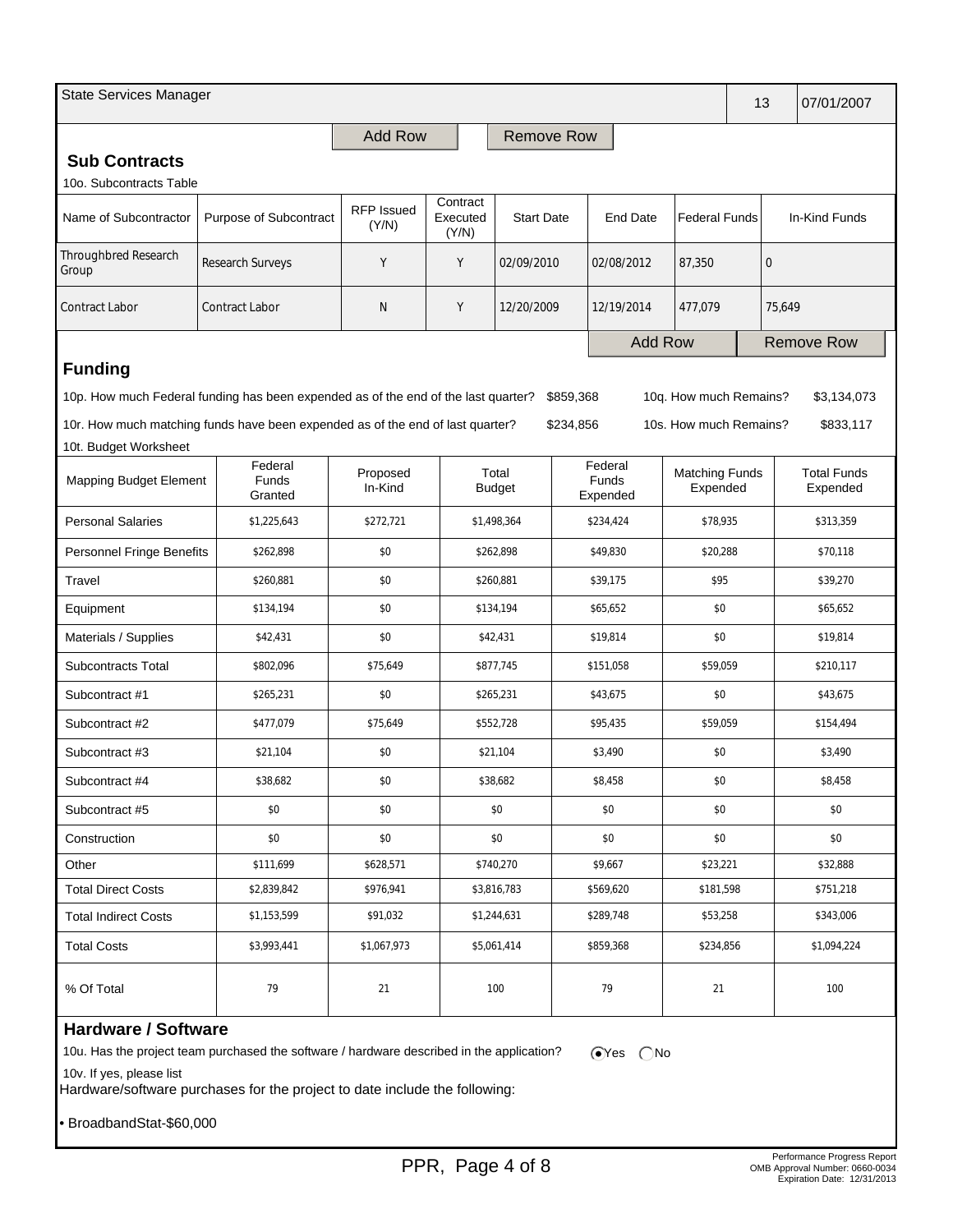• ArchInfo/ArcGIS Software-\$3,035

• Computers & Software-\$3,838

• Speed Test Software-\$2,498

• Spectrum Analyzer-\$4,477

• Google Earth Pro-\$266

10w. Please note any software / hardware that has yet to be purchased and explain why it has not been purchased

Remaining purchases may include SQL server for mapping geodatabase, SQL server software, multiple dedicated storage servers, security application, additional backup replication solution, computers, GPS units BroadbandStat maintenance, ArchInfo/ArcGIS maintenance, and speed test updates as well as computers and software maintenance.

10x. Has the project team purchased or used any data sets?  $\bigcap$ Yes  $\bigcirc$ No

10y. If yes, please list

N/A

10z. Are there any additional project milestones or information that has not been included?  $\bigcirc$  Yes  $\bigcirc$  No

10aa. If yes, please list

\* Connect Nevada (CNV) submitted the second update to the state broadband map on March 30. The submission included the participation of approximately 94.55% of providers, or 52 of 55 total providers

\* Expanded upon and detailed outcomes, milestones, and activities toward successful implementation of the State Broadband Data and Development (SBDD) grant extension projects. The SBDD Detailed Project Plan and Budget was submitted to the National Telecommunications and Information Administration (NTIA) on February 21

\* Created job descriptions for new positions funded through the SBDD grant extension and conducted interviews

\* Mapping-related deliverables produced this quarter include statewide and county-level provider density maps, statewide underserved area maps, and multi/single platform maps

\* Conducted 48 on-site validation tests during this reporting period. From program initiation through this reporting period, CNV has completed in-the-field validation testing against 27 companies (of 55 viable providers) increasing the overall field validation from 22.22%to 49.09% in the state of Nevada

\* CNV Web statistics for this period include 761 visits to the site and 36 speed tests

\* Announced the February 17 release of the National Broadband Map via a press release and fielded questions from the provider community

\* Maintained the budget/finance cost model as well as the project work plan and work breakdown structure for CNV

\* Continued developing and implementing the outreach and awareness strategy

\* Work continued toward identifying community anchor institutions and obtaining data

\* Business survey research was finalized

Continued provider outreach efforts and updated the broadband data collection and provider database accordingly

\* Produced and distributed monthly status reports, data collection and provider activity logs, and website statistics during regularly scheduled meetings with the Nevada Broadband Task Force

10bb. Please describe any challenge or obstacle that you have encountered and detail the mitigation strategies the project team is employing

The SBDD Detailed Project Plan, Timeline, and Budget was submitted to NTIA initially on February 21. The project team continued with the planning process in preparation for Project Plan approval.

10cc. Please provide any other information that you think would be useful to NTIA as it assesses your Broadband Mapping Project

N/A

### **11. Broadband Planning**

 11a. Please describe progress made against all goals, objectives, and milestones detailed in the approved Project Plan. Be sure to include a description of each major activity / milestone that you plan to complete and your current status

On behalf of the state of Nevada, Connected Nation (CN) worked with its subcontractors to analyze demand-side data collected through statistical telephone surveys of 800 businesses statewide. Initial data analysis was completed in Q4 2010, and a report containing in-depth survey analysis was provided to the state in Q1 2011. CN designed these surveys to measure technology adoption, barriers to adoption, and awareness of available broadband service among Nevada businesses, and those results were compared to statewide availability figures provided by participating Internet service providers.

In addition, CN wrote the survey instrument for the 2011 Residential Technology Assessment telephone survey, incorporating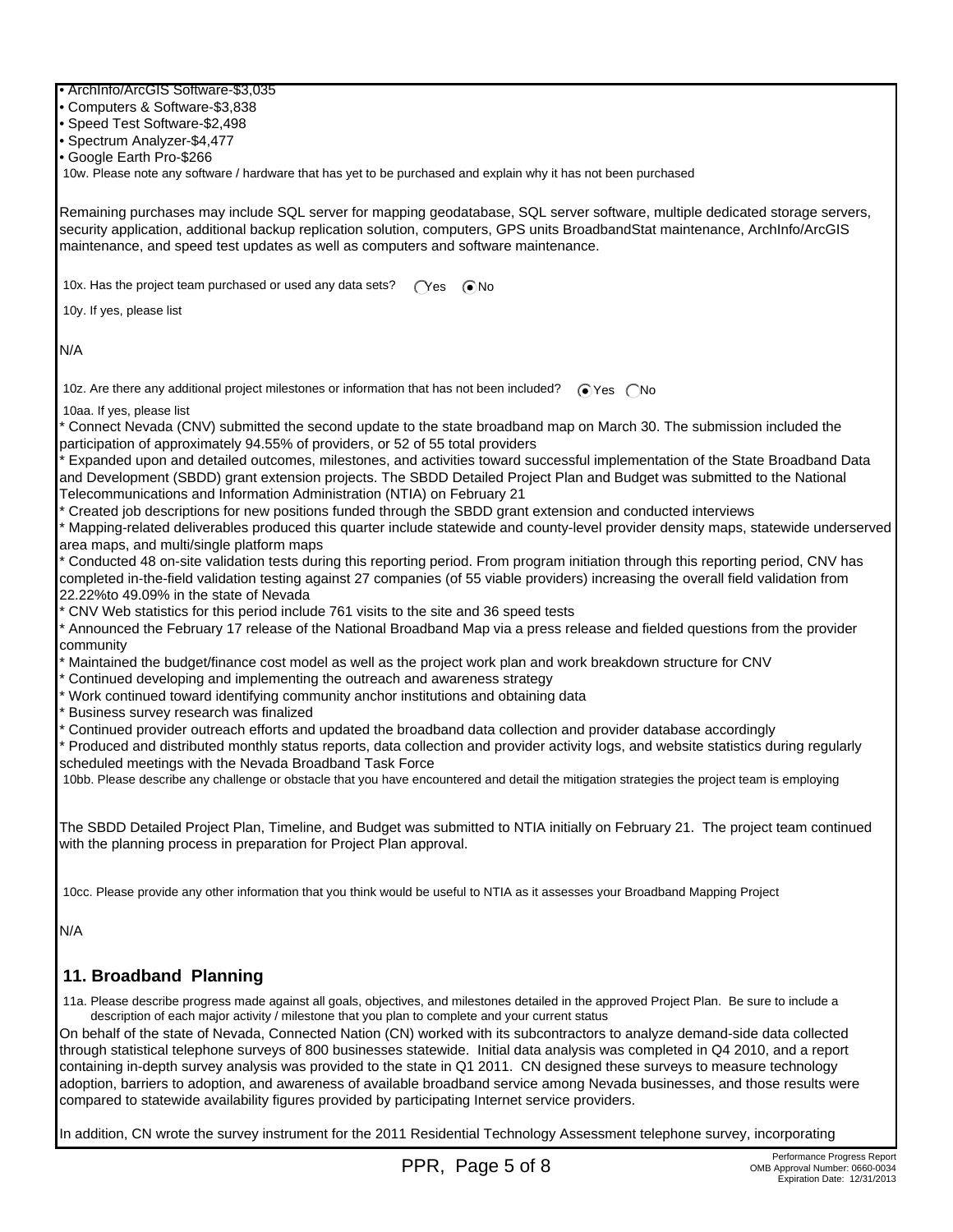recommendations received from state stakeholders where appropriate. These surveys are designed to measure trends in technology adoption, barriers to adoption, and awareness of available broadband service among Nevada residents.

The Connect Nevada initial broadband assessment, released in Q4 2010, continues to serve as an invaluable tool to the Nevada Broadband Task Force, Connect Nevada, and stakeholders across the state. The report continues to be available on the Connect Nevada website and used as a discussion tool to facilitate strategic dialogue in the state. Connect Nevada is cataloging feedback from the report and has begun initial work on an update. The report update is scheduled for release during or after Q3 2011.

11b. Please describe any challenge or obstacle that you have encountered and detail the mitigation strategies the project team is employing

Connected Nation has been working closely with the state of Nevada and the Nevada Broadband Task Force to ensure that our work exceeds expectations. During Q1 2011, there were no significant obstacles during the planning process.

11c. Does the Project Team anticipate any changes to the project plan for Broadband Planning?  $\bigcirc$  Yes  $\bigcirc$  No

 11d. If yes, please describe these anticipated changes. Please note that NTIA will need to approve changes to the Project Plan before they can be implemented

Based upon the Connect Nevada SBDD Detailed Project Plan, Timeline, and Budget filed with NTIA, the planning activities will be incorporated into the Technical Assistance project. The residential survey update that was scheduled for Q1 2011 has been moved to Q2 2011, to coincide with the proposed non-adopter oversample survey (detailed under section 11j). At the request of the state of Nevada, both of these surveys will be offered in both Spanish and English, whereas in 2010 the residential survey was conducted in English only.

#### **Funding**

11e. How much Federal funding has been expended as of the end of the last quarter? \$0 11f. How much Remains? \$0

11g. How much matching funds have been expended as of the end of last quarter? \$0 11h. How much Remains? \$0

| 11i. Planning Worksheet     |             |     |             |             |           |             |  |
|-----------------------------|-------------|-----|-------------|-------------|-----------|-------------|--|
| <b>Personal Salaries</b>    | \$0         | \$0 | \$0         | \$0         | \$0       | \$0         |  |
| Personnel Fringe Benefits   | \$0         | \$0 | \$0         | \$0         | \$0       | \$0         |  |
| Travel                      | \$0         | \$0 | \$0         | \$0         | \$0       | \$0         |  |
| Equipment                   | \$0         | \$0 | \$0         | \$0         | \$0       | \$0         |  |
| Materials / Supplies        | \$0         | \$0 | \$0         | \$0         | \$0       | \$0         |  |
| Subcontracts Total          | \$0         | \$0 | \$0         | \$0         | \$0       | \$0         |  |
| Subcontract #1              | \$0         | \$0 | \$0         | \$0         | \$0       | \$0         |  |
| Subcontract #2              | \$0         | \$0 | \$0         | \$0         | \$0       | \$0         |  |
| Subcontract #3              | \$0         | \$0 | \$0         | \$0         | \$0       | \$0         |  |
| Subcontract #4              | \$0         | \$0 | \$0         | \$0         | \$0       | \$0         |  |
| Subcontract #5              | \$0         | \$0 | \$0         | \$0         | \$0       | \$0         |  |
| Construction                | \$0         | \$0 | \$0         | \$0         | \$0       | \$0         |  |
| Other                       | \$0         | \$0 | \$0         | \$0         | \$0       | \$0         |  |
| <b>Total Direct Costs</b>   | \$0         | \$0 | \$0         | \$0         | \$0       | \$0         |  |
| <b>Total Indirect Costs</b> | \$0         | \$0 | \$0         | \$0         | \$0       | \$0         |  |
| <b>Total Costs</b>          | \$0         | \$0 | \$0         | \$0         | \$0       | \$0         |  |
| % Of Total                  | $\mathbf 0$ | 0   | $\mathbf 0$ | $\mathbf 0$ | $\pmb{0}$ | $\mathbf 0$ |  |

### **Additional Planning Information**

11j. Are there any additional project milestones or information that has not been included?

Connect Nevada composed and submitted the first SBDD Detailed Project Plan, Timeline, and Budget (Project Plan). As of the close of the quarter, the Project Plan has been accepted and recommendations for changes have been received, processed, and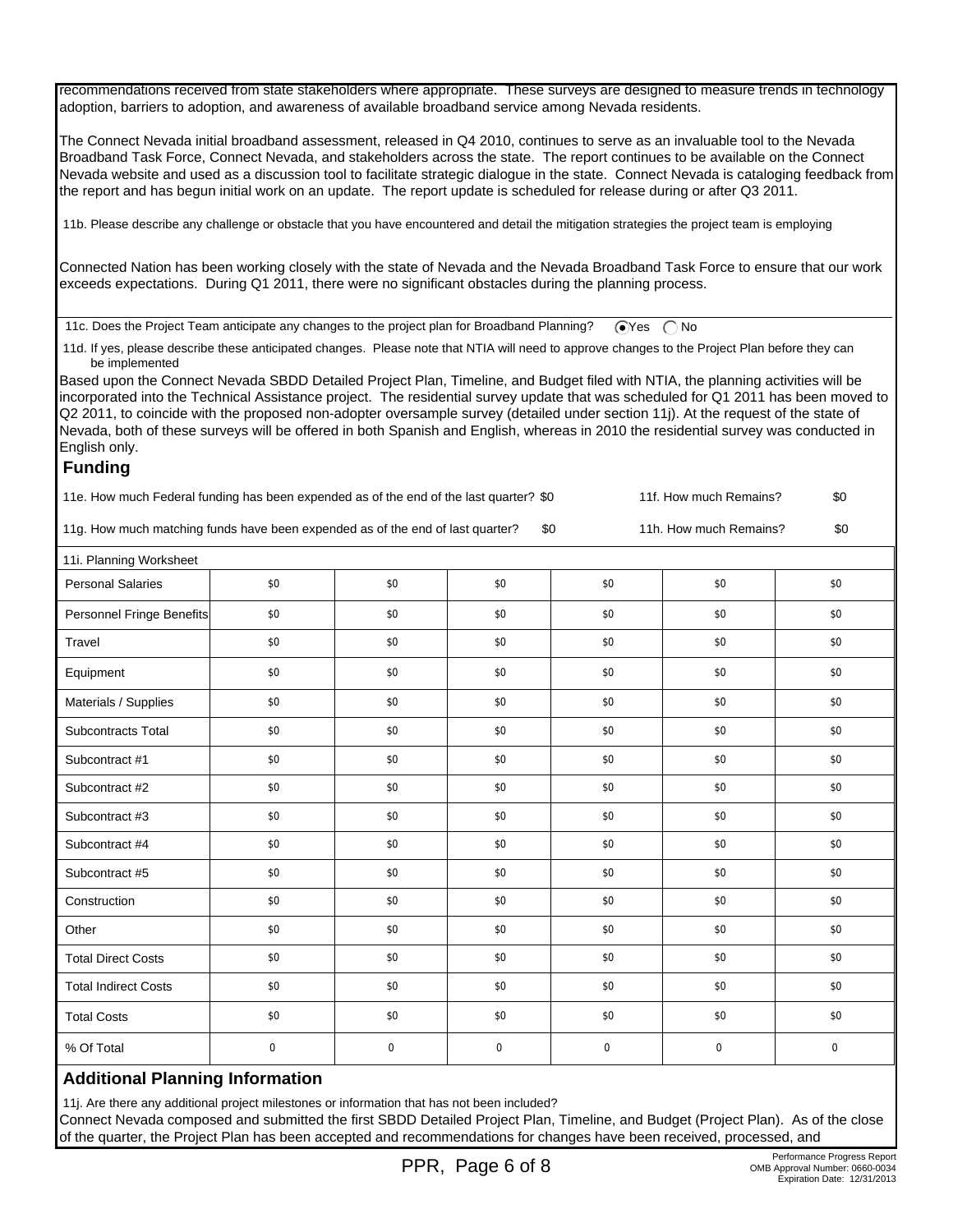resubmitted for consideration. Upon approval of the Project Plan, Connect Nevada will conduct a survey that oversamples households that do not subscribe to broadband. This second survey will be in addition to the previously scheduled residential survey. This updated and improved methodology will provide a greater level of analysis regarding barriers to technology adoption among different socio-economic and demographic groups by surveying non-adopters in Nevada in a way similar to that conducted by the FCC as part of the National Broadband Planning effort. This approach will help create a demographic and socio-economic profile of the population of non-adopters in Nevada, which can then be applied at the local level of detail by area planning teams, to assist in developing local adoption initiatives that will target the barriers that are unique to that area. In Q1 2011, Connect Nevada developed the analysis methodology and began developing this survey instrument.

11k. Please describe any challenge or obstacle that you have encountered and detail the mitigation strategies the Project Team is employing

The SBDD Detailed Project Plan, Timeline, and Budget was submitted to NTIA initially on February 21. The project team continued with the planning process in preparation for Project Plan approval.

11l. Please provide any other information that you think would be useful to NTIA as it assesses your Broadband Mapping Project

N/A